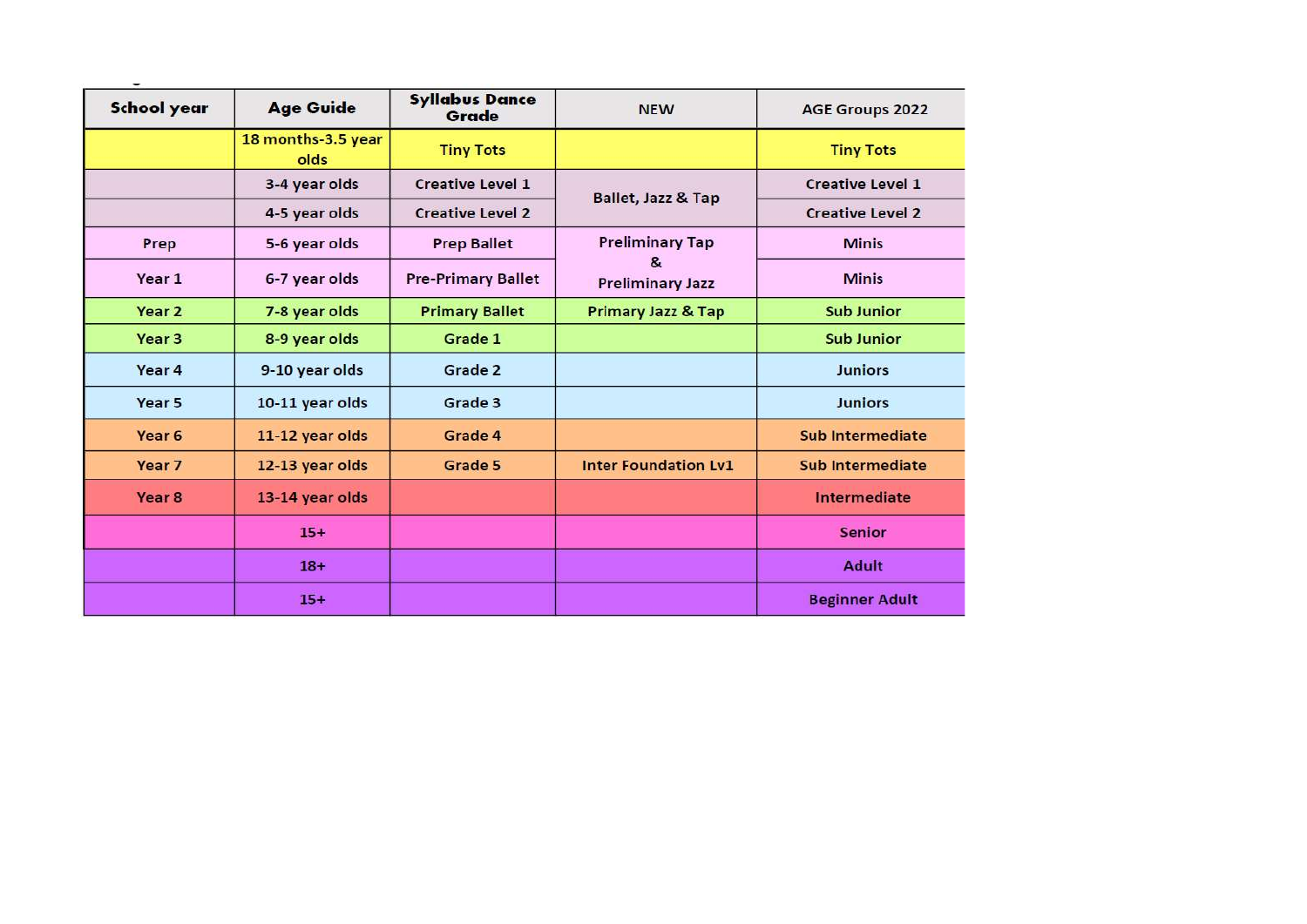|                                                                  | 2022 Term 2 Timetable                                   | as at 2nd June 2022                                     |                                                              |
|------------------------------------------------------------------|---------------------------------------------------------|---------------------------------------------------------|--------------------------------------------------------------|
| <b>Monday *Subject to change</b>                                 |                                                         | <b>Studio 1-5 at Sumner Park</b>                        |                                                              |
| Studio 1                                                         | <b>Studio 2</b>                                         | Studio 4                                                | <b>Studio 5</b>                                              |
|                                                                  |                                                         |                                                         |                                                              |
| <b>Ballet - RAD Grade 2</b><br>4:00-5:15pm                       | <b>Ballet - RAD Grade 3</b><br>4:00-5:15pm              |                                                         | <b>Tap - Comdance</b><br>Grade 1<br>4:15-5:15pm              |
| *Ballet - Senior Troupe<br>5:15-6:15pm<br>*Invitation Only       |                                                         | Jazz - Comdance<br><b>Grade 2</b><br>5:15-6:15pm        | <b>Jazz - Comdance</b><br>Grade 4<br>5:15-6.15pm             |
| <b>Ballet - RAD Adv</b><br><b>Foundation</b><br>6:15-7:30pm      | <b>Ballet-RAD</b><br><b>Intermediate</b><br>6:15-7:15pm | <b>Tap - Comdance Grade</b><br>9/Open<br>$6:15-7:15$ pm | *Jazz - 15 & Under Troupe<br>6:15-7:15pm<br>*Invitation Only |
| <b>Ballet-RAD Adv Foundation</b><br><b>Pointe</b><br>7:30-8:30pm |                                                         | <b>Tap Adult Beginner</b><br>7:15-8:00pm                | <b>Jazz - Comdance</b><br><b>Grade 7</b><br>7:15-8:15pm      |
|                                                                  |                                                         | <b>Jazz Adult Beginner</b><br>8:00-8:45pm               |                                                              |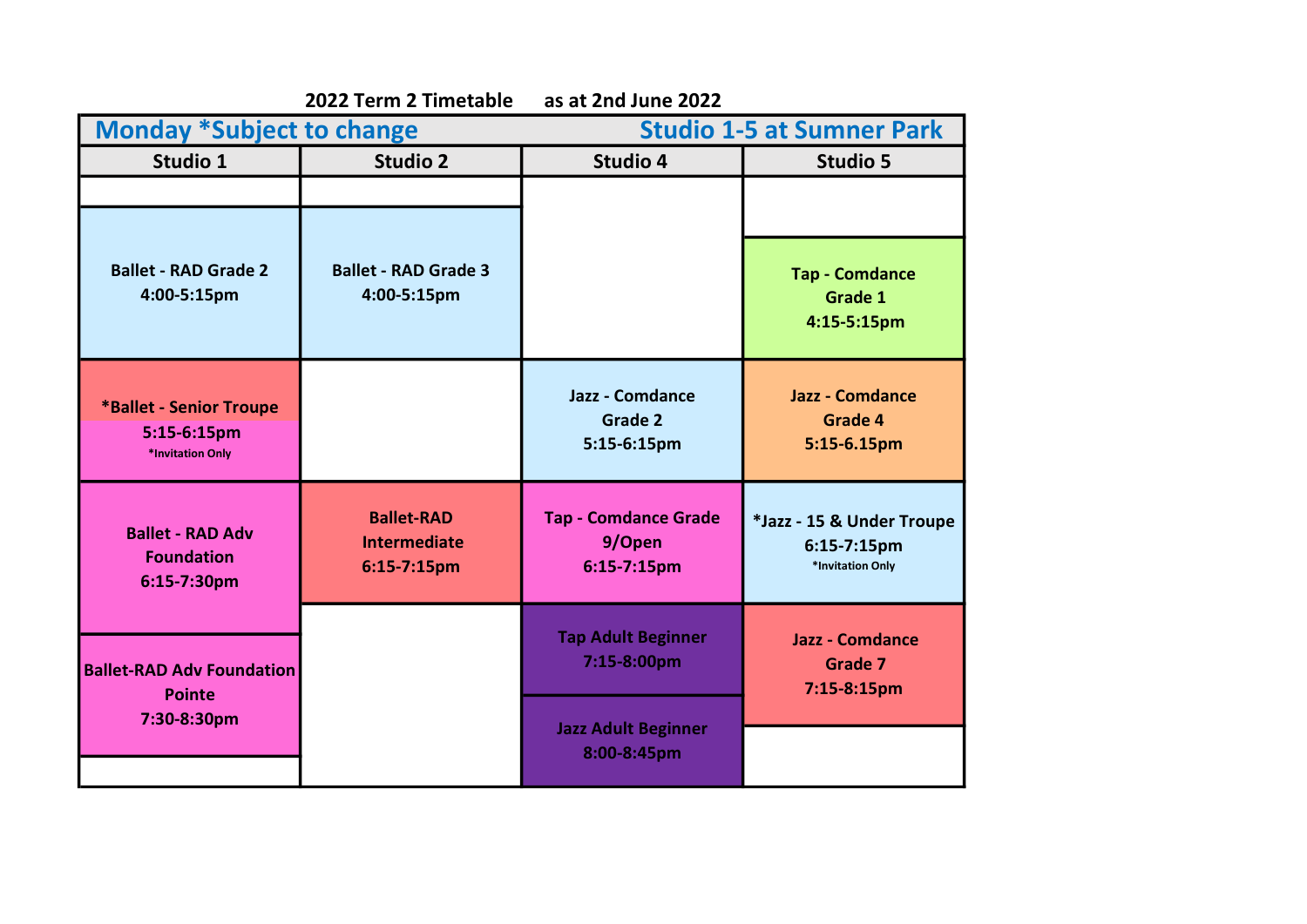| <b>Tuesday *Subject to change</b>                        |                                                                                                       | <b>Studio 1-5 at Sumner Park</b>                        |                                                         |
|----------------------------------------------------------|-------------------------------------------------------------------------------------------------------|---------------------------------------------------------|---------------------------------------------------------|
| Studio 1                                                 | <b>Studio 2</b>                                                                                       | Studio 4                                                | <b>Studio 5</b>                                         |
|                                                          |                                                                                                       | <b>Creative Ballet</b><br>10:00-10.45am                 |                                                         |
|                                                          |                                                                                                       |                                                         |                                                         |
| <b>Ballet - RAD</b><br>Grade 1<br>4:00-5:00pm            |                                                                                                       | Tap & Jazz Combo<br><b>Mini</b><br>4:00-5:00pm          |                                                         |
| <b>Ballet - RAD</b><br>Grade 4<br>5:00-6:30pm            | <b>Tap &amp; Jazz Combo</b><br>Sub<br><b>Intermediate &amp;</b><br><b>Intermediate</b><br>5:00-6:00pm | <b>Jazz - Comdance</b><br><b>Grade 8</b><br>5:00-6:00pm | <b>Jazz - Comdance</b><br><b>Grade 5</b><br>5:00-6:00pm |
|                                                          | <b>Contemporary Sub</b><br><b>Intermediate &amp;</b><br><b>Intermediate</b>                           | <b>Tap - Comdance</b><br>Grade 4                        | <b>Cabaret/Open Jazz</b><br>6:00-7:00pm                 |
|                                                          | 6:00-7:00pm                                                                                           | 6:00-7:00pm                                             |                                                         |
| *Jazz - Senior Troupe<br>7:00-8:00pm<br>*Invitation Only |                                                                                                       | <b>Tap Adult Open</b><br>7:00-8:00pm                    | <b>Contemporary</b><br><b>Senior</b><br>7:00-8:00pm     |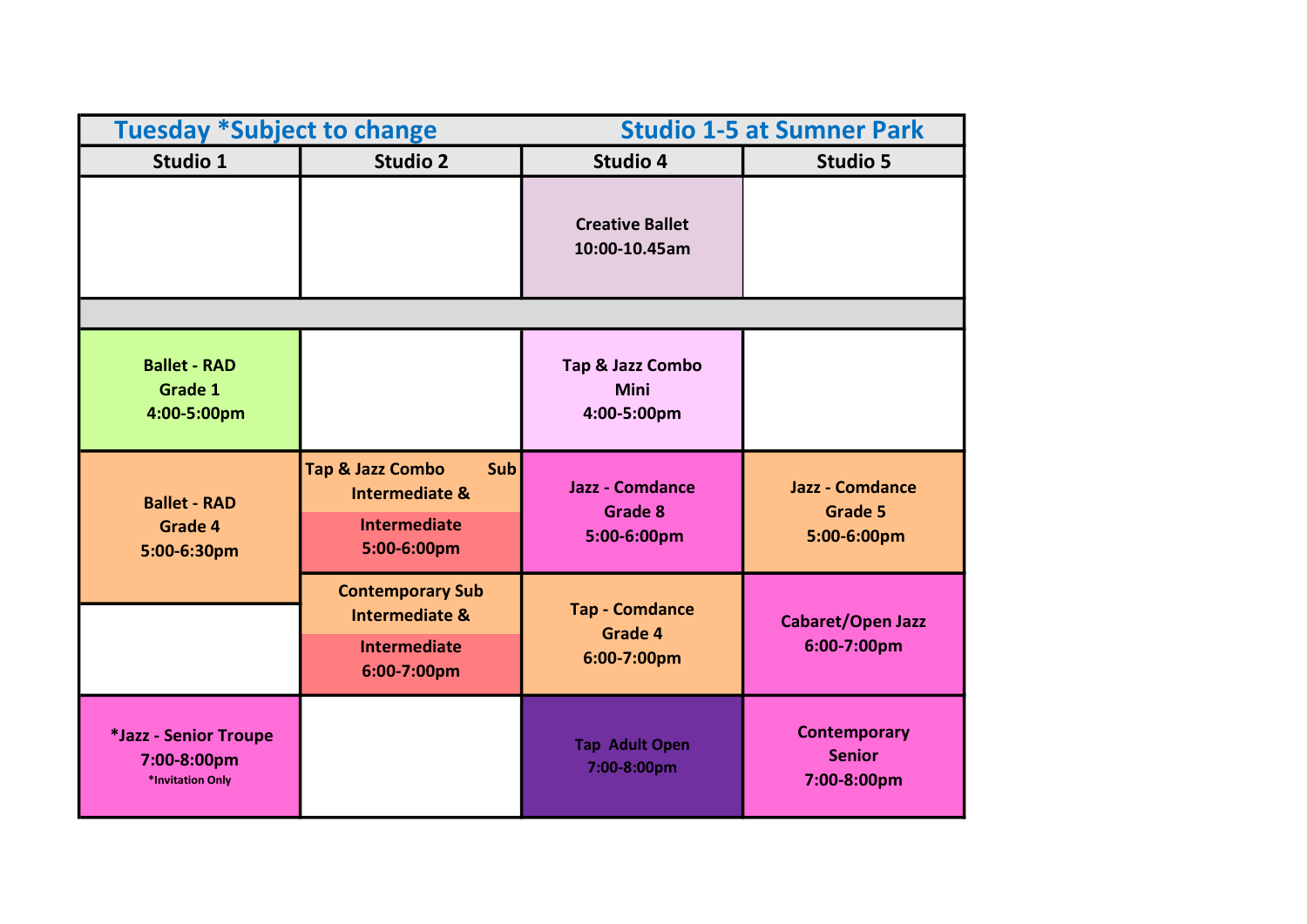| <b>Wednesday *Subject to change</b>                         |                                                                      | <b>Studio 1-5 at Sumner Park</b>                |                                                             |
|-------------------------------------------------------------|----------------------------------------------------------------------|-------------------------------------------------|-------------------------------------------------------------|
| Studio 1                                                    | <b>Studio 2</b>                                                      | <b>Studio 4</b>                                 | <b>Studio 5</b>                                             |
| <b>Creative Ballet</b><br>3:30-4:15pm                       |                                                                      |                                                 |                                                             |
| <b>Ballet - Prep</b><br>4:15-5:00pm                         | <b>Ballet Primary</b><br>4:00-4.45pm                                 |                                                 | <b>Jazz - Comdance</b><br>Grade 1<br>4:00-5:00pm            |
| <b>Ballet</b><br><b>Pre-Primary</b><br>5:00-5.45pm          | <b>Ballet - RAD Intermediate</b><br><b>Foundation</b><br>4:45-5:45pm | <b>Tap - Comdance</b><br>Grade 6<br>5:00-6:00pm | <b>Tap - Comdance</b><br><b>Grade 2</b><br>5:00-6:00pm      |
|                                                             |                                                                      |                                                 |                                                             |
| <b>Ballet - RAD Adv</b><br><b>Foundation</b><br>5:45-7:00pm | <b>Ballet - RAD Intermediate</b><br>6:00-7:00pm                      |                                                 | *Tap - 15 & under Troupe<br>6:00-7:00pm<br>*Invitation Only |
|                                                             |                                                                      | <b>Ballet Adult Beginner</b>                    |                                                             |
| <b>Ballet - RAD Intermediate</b><br><b>Pointe</b>           |                                                                      | 6:30-7:30pm                                     | <b>*Tap Senior Troupe</b>                                   |
| 7:00-8:00pm                                                 |                                                                      | <b>Ballet Adult Open</b><br>7:30-8:45pm         | 7:00-8:00pm<br>*Invitation Only                             |
|                                                             |                                                                      |                                                 |                                                             |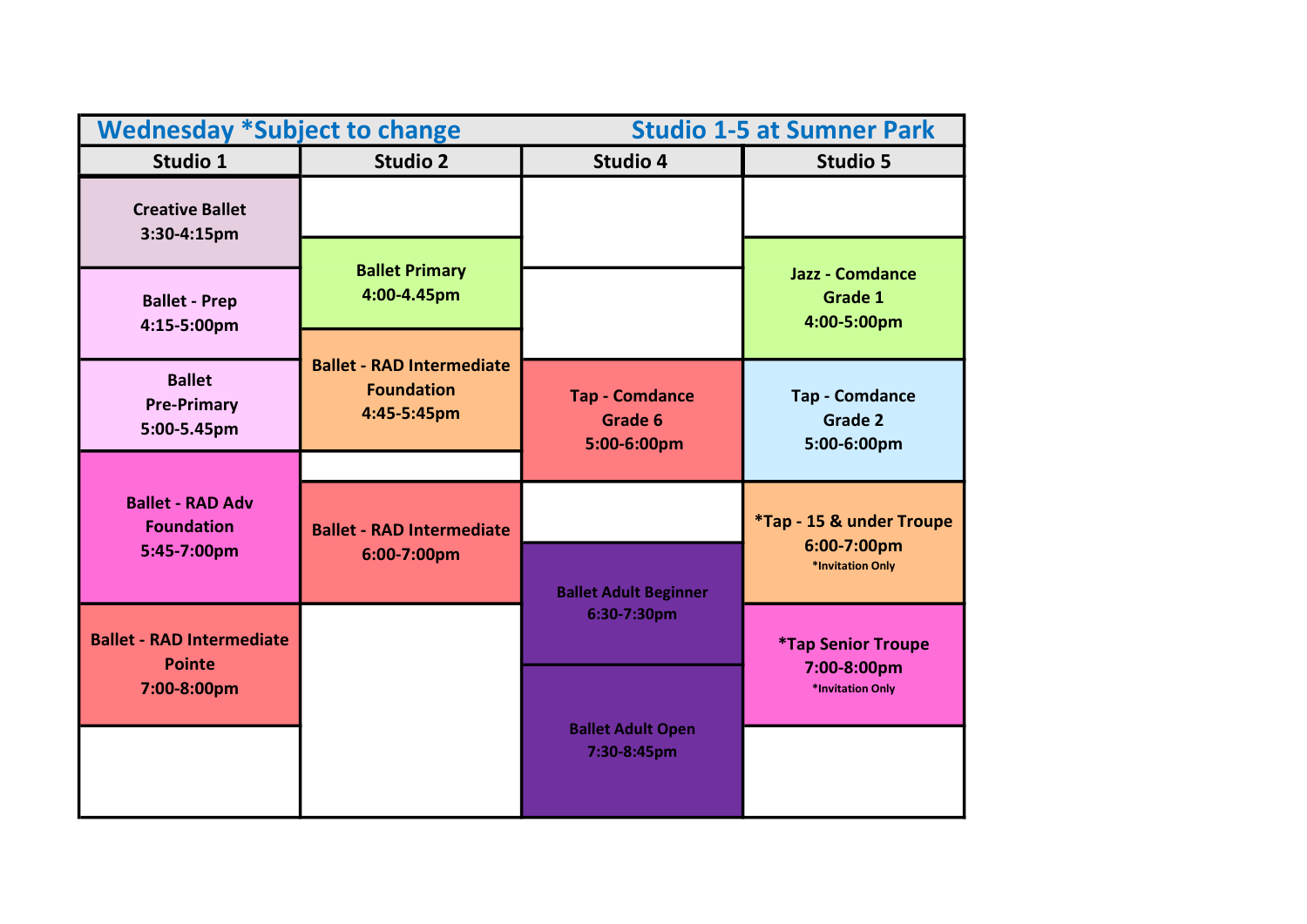| <b>Thursday *Subject to change</b>                                          |                 | <b>Studio 1-5 at Sumner Park</b>                |                                                               |
|-----------------------------------------------------------------------------|-----------------|-------------------------------------------------|---------------------------------------------------------------|
| Studio 1                                                                    | <b>Studio 2</b> | <b>Studio 4</b>                                 | <b>Studio 5</b>                                               |
|                                                                             |                 |                                                 |                                                               |
|                                                                             |                 | <b>Tap - Preliminary/Primary</b><br>3:45-4:30pm | <b>Contemporary</b><br>$8-9$ yrs                              |
| <b>Ballet - RAD</b><br>Grade 5<br>4:00-5:30pm                               |                 | <b>Jazz</b> - Preliminary<br>4:30-5:15pm        | 4:15-5:00pm                                                   |
|                                                                             |                 |                                                 |                                                               |
| <b>Ballet - RAD Intermediate</b><br><b>Foundation</b>                       |                 | <b>Jazz - Primary</b><br>$5:15 - 6:00$ pm       | Contemporary<br><b>Junior</b><br>5:00-6:00pm                  |
| 5:30-6:30pm<br><b>Ballet - RAD Intermediate</b><br><b>Foundation Pointe</b> |                 |                                                 | <b>Contemporary</b><br><b>Sub Intermediate</b><br>6:00-7:00pm |
| 6:30-7:15pm                                                                 |                 |                                                 | <b>Contemporary</b><br>Intermediate/                          |
|                                                                             |                 |                                                 | <b>Senior</b><br>7:00-8:00pm                                  |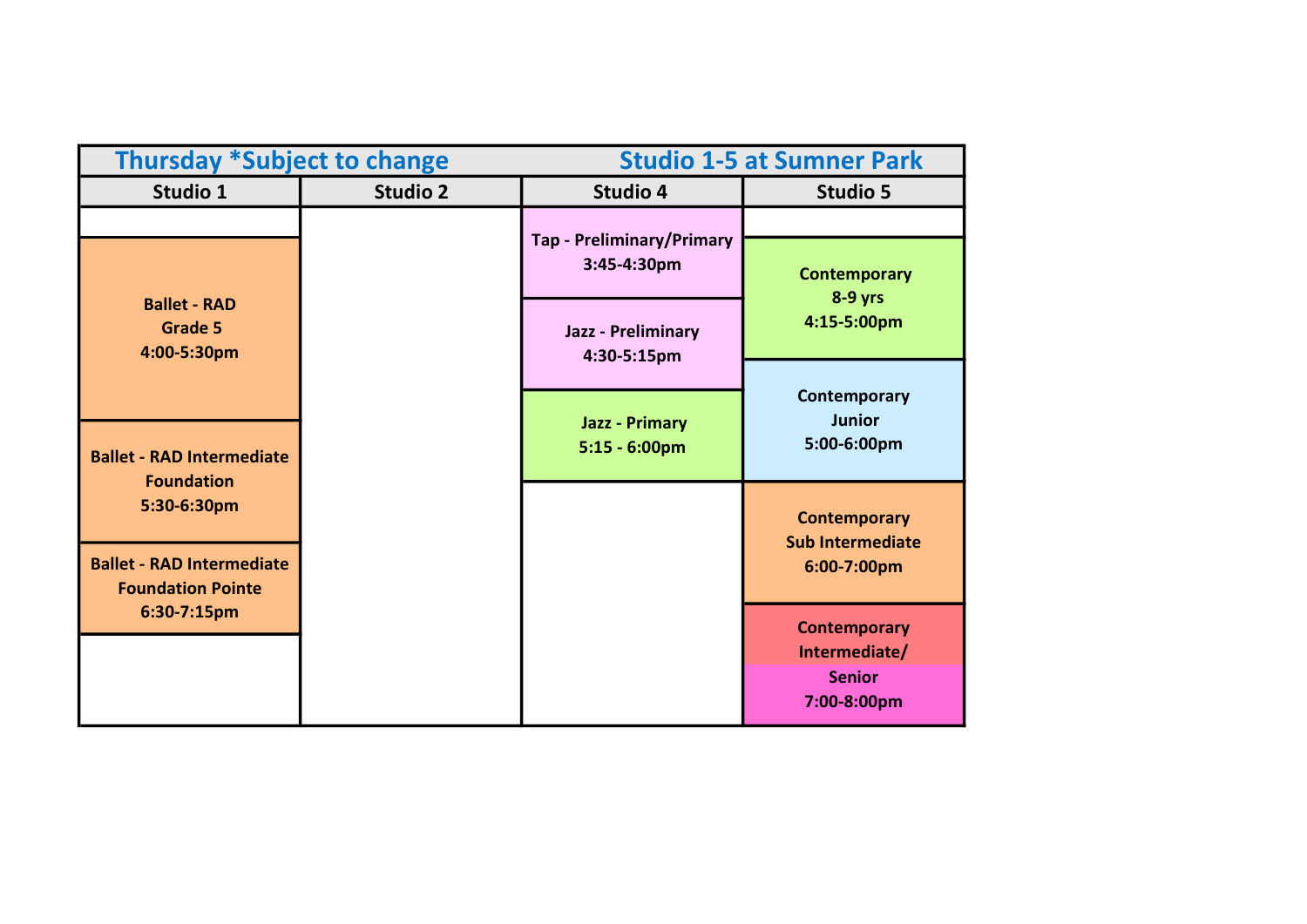| <b>Friday*Subject to change</b>                         |                 | <b>Studio 1-5 at Sumner Park</b>           |                                                  |
|---------------------------------------------------------|-----------------|--------------------------------------------|--------------------------------------------------|
| Studio 1                                                | <b>Studio 2</b> | <b>Studio 4</b>                            | <b>Studio 5</b>                                  |
| <b>Acro Mini/</b><br><b>Sub Junior</b><br>$4:15 - 5:00$ |                 |                                            | <b>Aerial Junior</b><br>4:00-5:00pm              |
| <b>Acro Junior</b><br>5:00-6:00pm                       |                 | <b>Hip Hop Sub-Junior</b><br>5:00-5:45pm   | <b>Aerial</b><br>Sub-Intermediate<br>5:00-6:00pm |
| Acro Sub Intermediate/<br>Intermediate/                 |                 | Hip Hop Junior/<br><b>Sub Intermediate</b> | Aerial Intermediate/                             |
| <b>Senior</b><br>6:00-7:00pm                            |                 | 5:45-6:45 pm                               | <b>Senior</b><br>6:00-7:00pm                     |